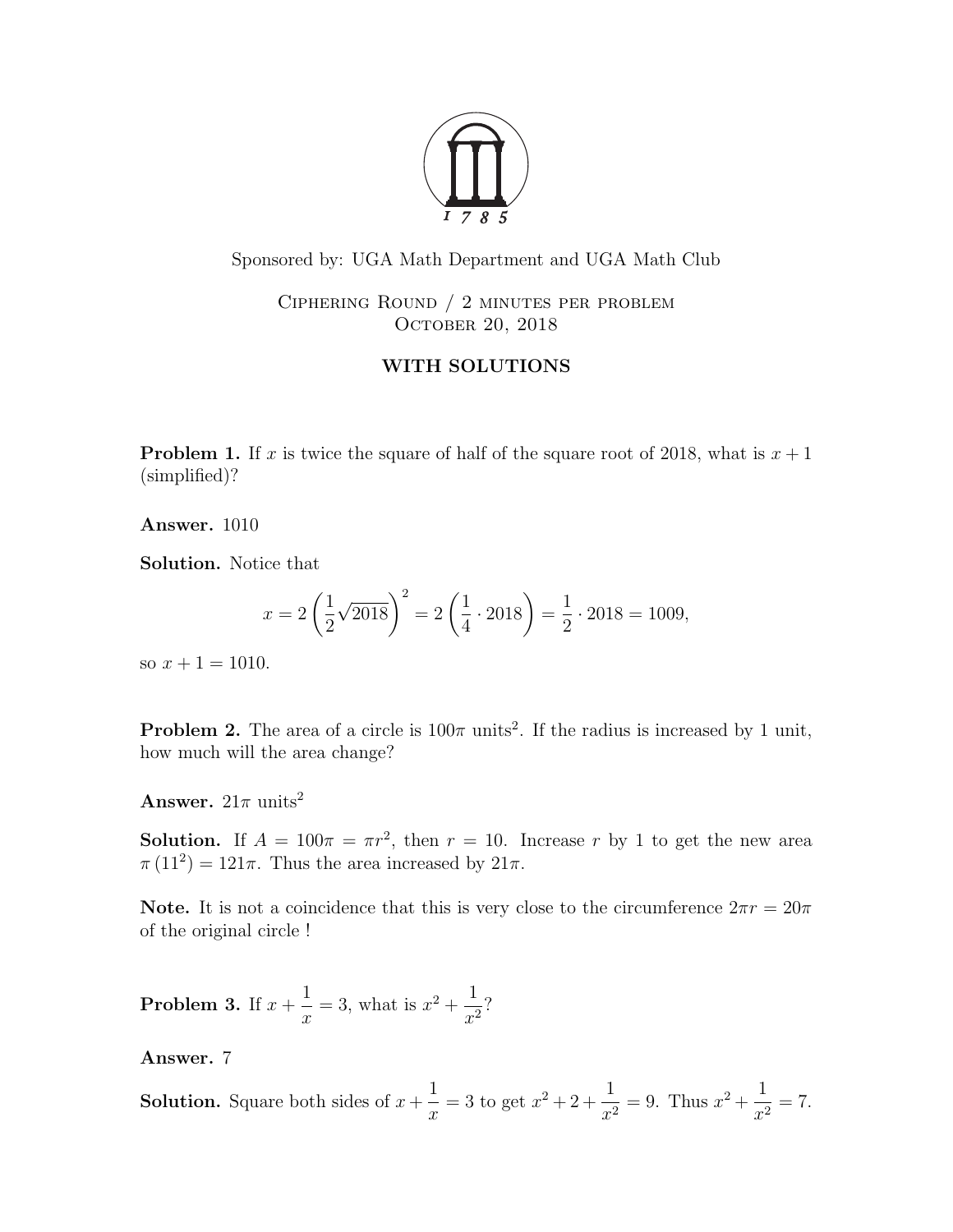**Problem 4.** What is the length of the shortest path from  $(0, 0)$  to  $(7, 7)$  that does not go inside the square shown? The path may touch the square.



## Answer. 10 units

**Solution.** There are two candidates for shortest path:  $(0,0) \rightarrow (4,3) \rightarrow (7,7)$  and  $(0,0) \rightarrow (2,5) \rightarrow (7,7)$ . The first has length 5 on each segment while the second has  $(0, 0) \rightarrow (2, 5) \rightarrow (7, 7)$ . The first has length 5 on each segment while the second length  $\sqrt{29}$  on each segment. Since  $5 < \sqrt{29}$ , the former gives the shortest path.

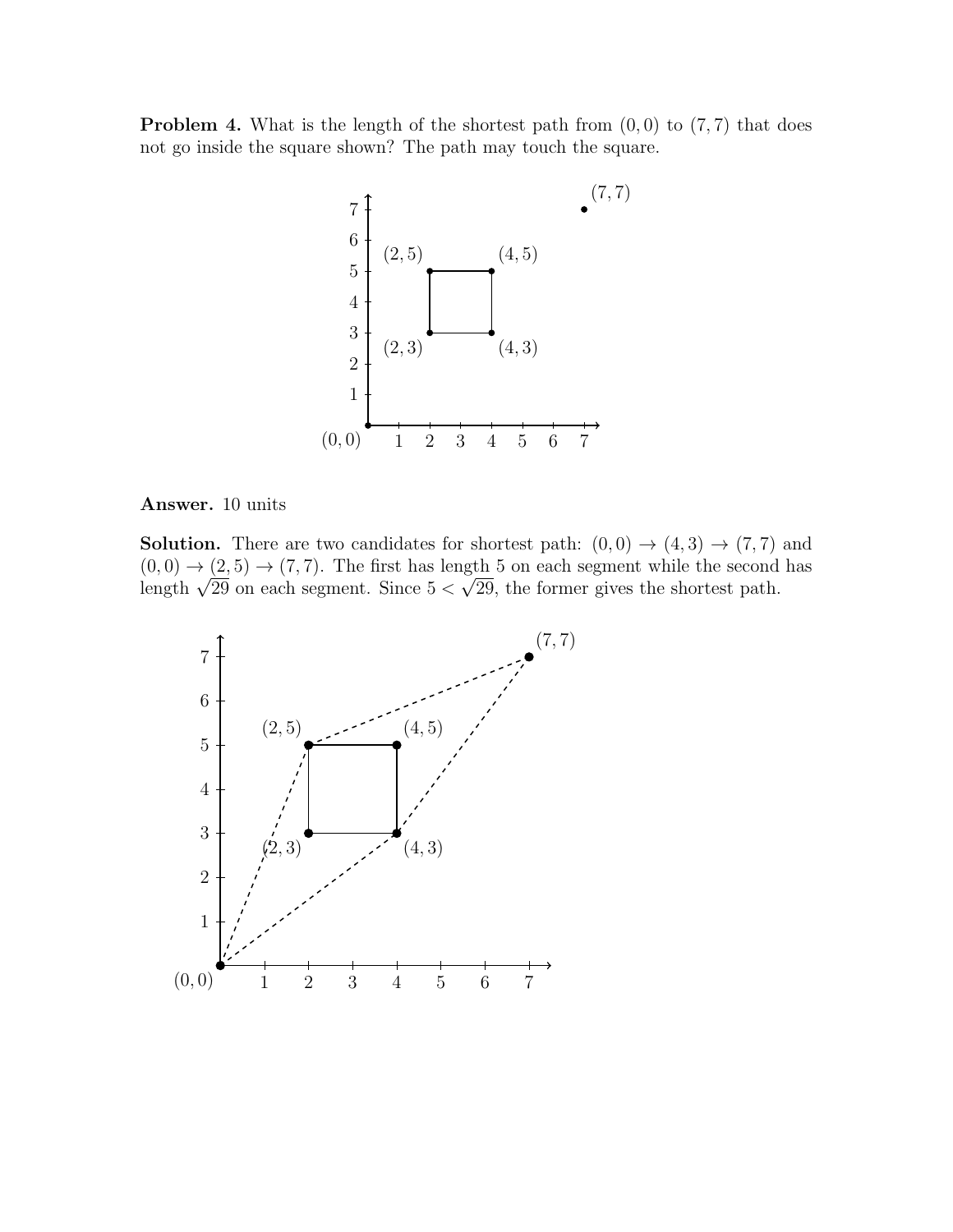**Problem 5.** Find the nearest integer to  $1024^{\log_2(256)} - 256^{\log_2(1024)}$ .

Answer. 0

Solution. Observe that

$$
1024^{\log_2(2^8)} - 256^{\log_2(2^{10})} = 1024^8 - 256^{10} = (2^{10})^8 - (2^8)^{10} = 0.
$$

**Note.** In fact, for any  $x, y > 0$  and for any base b

$$
x^{\log_b(y)} = y^{\log_b(x)}.
$$

You can check this by taking  $log_b$  of both sides and using properties of logarithms.

**Problem 6.** If A and B are midpoints of the sides in the 1 by 1 square shown, what is the area of the shaded region?





**Solution.** Two of the unshaded triangles have area  $\frac{1}{2}$ 2  $(1)(\frac{1}{2}) = \frac{1}{4}$ 4 , while the third unshaded triangle has area  $\frac{1}{2}$ 2  $\left(\frac{1}{2}\right)$  $(\frac{1}{2})(\frac{1}{2}) = \frac{1}{8}$ 8 , so the total shaded area is 1−2  $\sqrt{1}$ 4  $\setminus$  $-\frac{1}{2}$ 8 = 3 8 . Alternatively, we can directly break the shaded triangle into three subtriangles each with base and height  $\frac{1}{2}$ 2 :

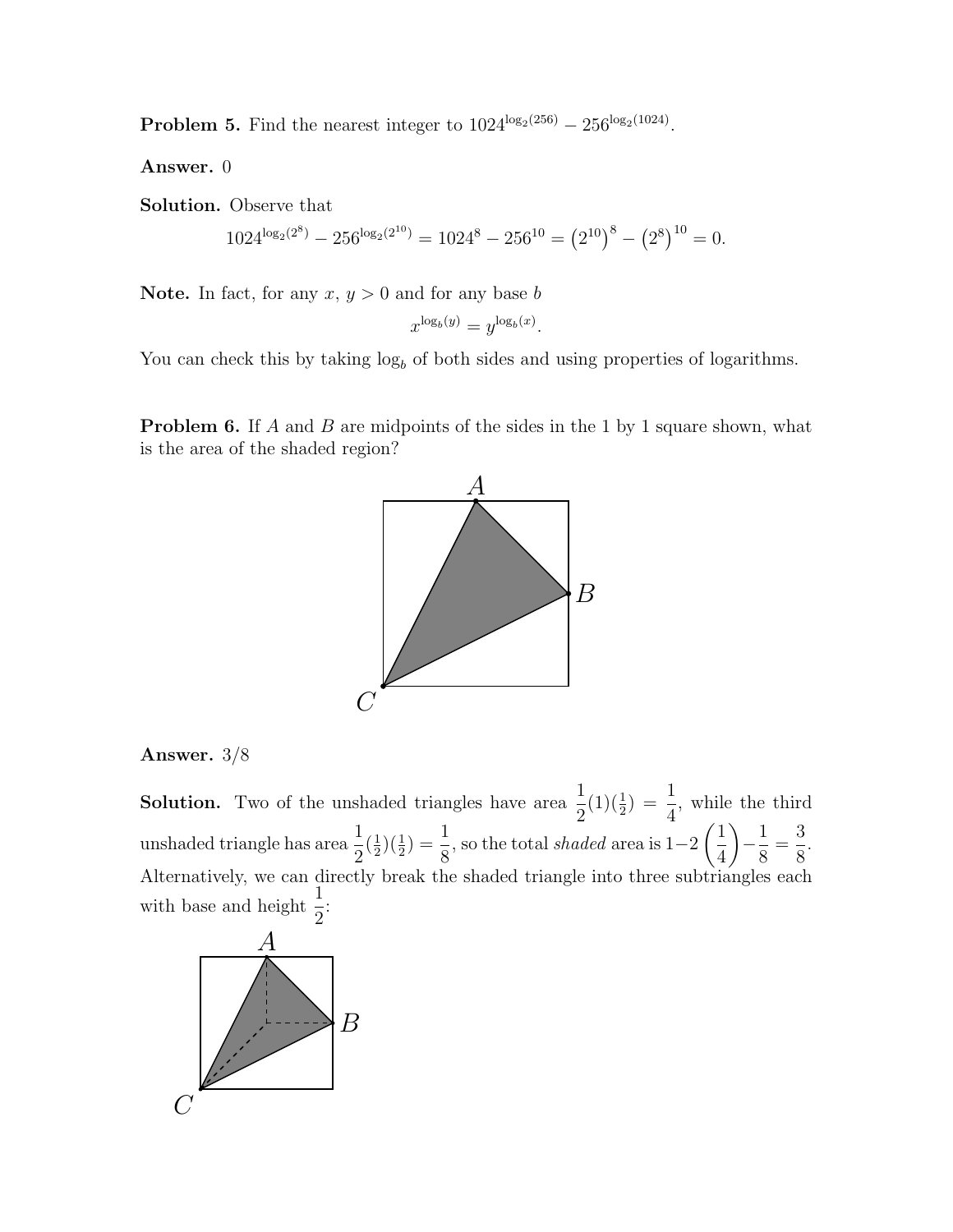**Problem 7.** What is the largest prime factor of the binomial coefficient  $\begin{pmatrix} 100 \\ 50 \end{pmatrix}$ ?

Answer. 97

**Solution.** Recall that  $\binom{100}{50}$ =  $\frac{100!}{50!50!}$ , so any prime factor of  $\binom{100}{50}$ must be a prime factor of 100!. Since 97 is the largest prime less than 100 (so it divides 100!) and 97 is not a factor of 50!, it is the answer.

**Problem 8.** How many rectangles are in the grid below? Only count those rectangles whose edges lie on the lines shown.

## Answer. 60

Solution. A rectangle is determined by the two vertical lines and the two horizontal lines on which its edges lie. There are  $\binom{5}{2}$  $\binom{5}{2} = 10$  ways to choose two vertical lines and  $\binom{4}{2}$  $\binom{4}{2}$  = 6 ways to choose two horizontal lines, so there are 60 total rectangles.

**Problem 9.** The positive integers a and b each have exactly two prime factors: 2 and 3. If a does not divide b and b does not divide a, what is the smallest that a can be?

## Answer. 12

**Solution.** Both a and b are of the form  $2^n 3^m$  where n and m are at least 1. Thus 6 divides a. If  $a = 6$  then a will divide b. The next smallest option for a is  $2 \cdot 6 = 12$ , and the pair  $\{a, b\} = \{12, 18\}$  satisfies the conditions.

Note. In fact  $\{a, b\}$  is a satisfactory pair if and only if it takes the form  $\{2^n 3^m, 2^x 3^y\}$ where  $1 \leq n < x$  and  $1 \leq y < m$ .